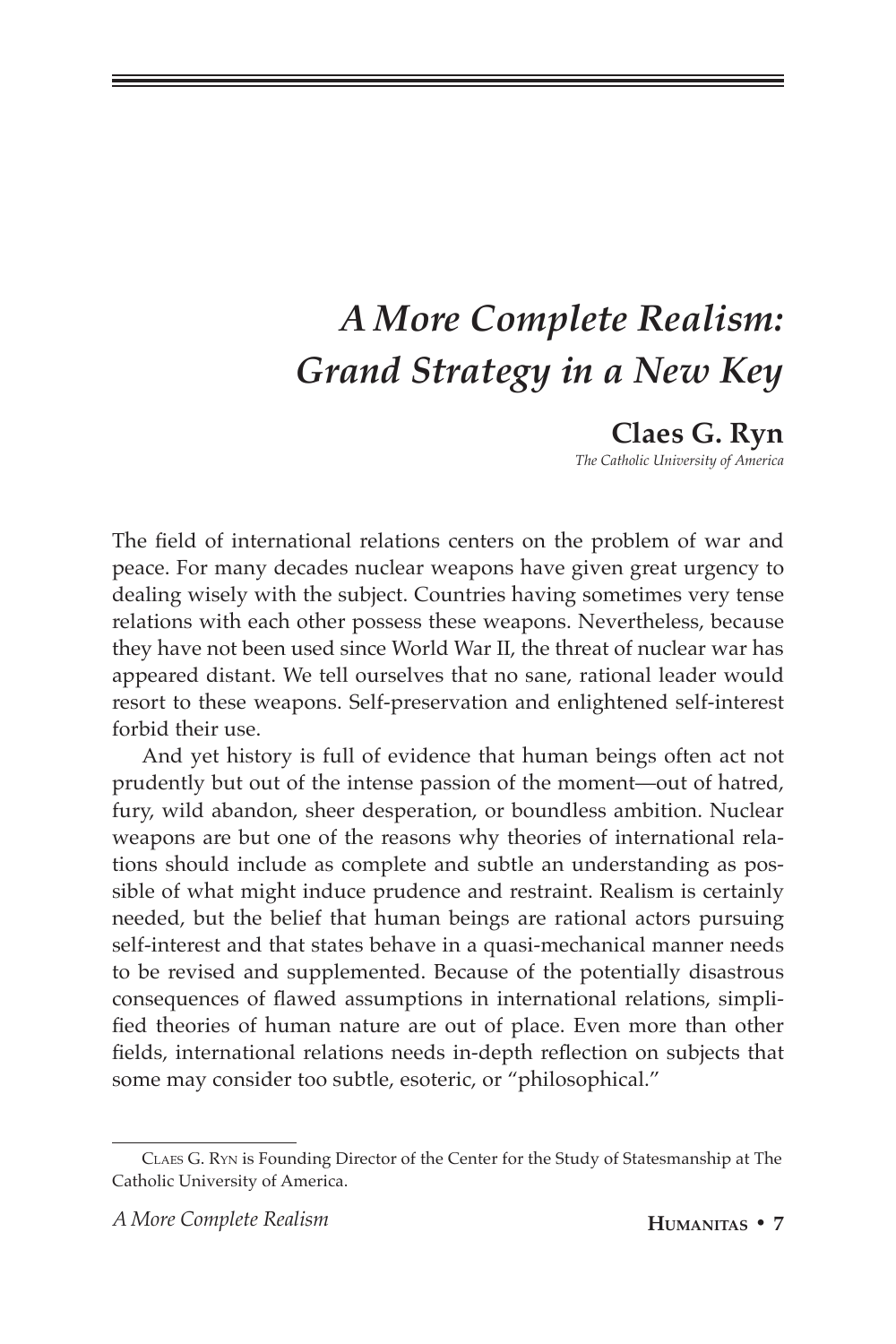What, ultimately, induces self-restraint, prudence, and circumspection in leaders of countries? That enlightened self-interest can be and frequently is a source of restraint is not in dispute, but it is important to understand why a capacity for such thinking cannot be taken for granted. Enlightened thinking presupposes an already sturdy check on the passions and an already existing inclination to listen to argument. Self-interest also has many layers. It will be suggested here that international relations would benefit from broadening and deepening its view of what shapes human conduct, specifically, of what might avert conflict.

For about a century it has been unfashionable in dominant Western scholarly circles to raise questions of human conduct that were considered central in the preceding millennia of classical and Christian civilization. It was then assumed that the crux of human existence was *moralspiritual*. The great question was how human beings ought to live for the sake of their own ultimate well-being as well as to avoid disaster. This was the central subject for Homer, Plato, Sophocles, Aristotle, Cicero, Jesus, Augustine, Aquinas, Dante, Shakespeare, and countless others who shaped the Western mind and imagination. In the East, moral-spiritual traditions such as Confucianism, Buddhism, and Hinduism played an analogous role. Yet dealing more than marginally or cursorily with the moral-spiritual terms of human existence has for decades been rare in academic disciplines. In the twentieth century, attempts to drain the study of history, politics, and even the humanities of the content known in lived human experience have transformed the universities.

The field of international relations has adopted standard modern epistemological assumptions. Briefly put, scholars must observe a distinction between "facts" and "values." They cannot adjudicate disputes regarding putatively "universal" higher values. There is, in the opinion of this author, a sense in which a facts-values distinction can be philosophically defended, but that distinction has little or nothing to do with what is asserted by modern empiricistic, quantifying notions of scholarship.<sup>1</sup> In the modern "scientific" study of history, politics, and other subjects "higher values" are said to belong to a sphere of merely "subjective preferences." Scholars should be methodological "positivists" and aspire to a thoroughgoing empiricism. Moral-spiritual phenomena can be empirically observed and classified—from the outside, as it were but cannot be assigned a value by scholarly methods. To deal with

<sup>&</sup>lt;sup>1</sup> The special sense in which a facts-values distinction can be defended is explained in depth in this author's *Will, Imagination and Reason*, 2nd exp. ed. (New Brunswick and London: Transaction, 1997).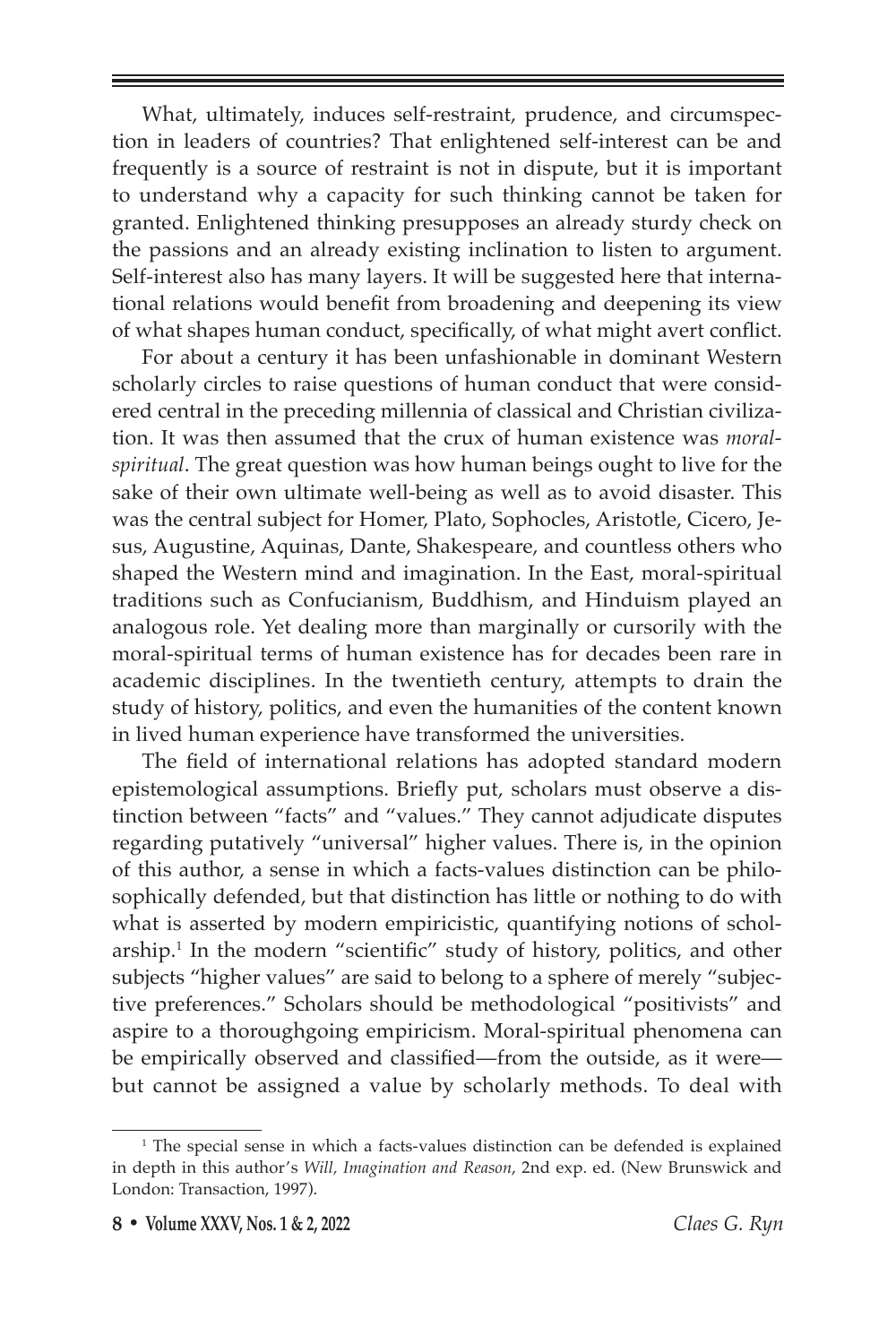moral-spiritual factors from the inside and try to assess whether they are conducive to peace and a life more truly worth living has been judged incompatible with the scholarly enterprise. Rationalistic explanations of human conduct have been treated all the more favorably.

Yet, historically speaking, epistemological positivism is a minority position that has long been challenged, in recent decades by so-called postmodernism. But it has made even international relations, a field intensely interested in what leads to war and peace, skirt, if not ignore, a subject deemed central by the ancient civilizations, the chronic tension within human beings between higher and lower motives—not between what is rational and irrational, but between the potential for noble, more than selfish conduct, on the one hand, and malicious, destructive selfindulgence, on the other.

Moral-spiritual factors are intimately connected to other factors that affect human conduct—more or less powerful, if subtle, influences on will, imagination, and reason such as education, the arts, literature, and entertainment. The latter phenomena can be summed up in the term "the culture." But how the culture in that sense may foster or undermine peace has not been a central topic in international relations. This is particularly problematic at this time in history because of the special complication of multiculturalism. The world has always been multicultural, but in this globalizing era diverse groups and societies brush up against each other in an unprecedented manner, adding greatly to the danger of conflict. One might have hoped that for this reason international relations would be well-prepared for dealing systematically and in depth with how cultural diversity and peace might be reconciled or how conflict might be defused.

But the dominant approaches to international relations and grand strategy largely avoid both moral-spiritual and cultural issues. Samuel Huntington pointed, however tentatively, in a different direction, but he was widely challenged, and his efforts seem not to have resulted in a surge of deeper reflection on these interrelated topics. International relations theory rests predominantly on highly abstract and otherwise selective assumptions, e.g., that peace will be served by a savvy balancing of power and/or by cleverly constructed institutions; that increasingly intertwined "markets" will reduce tensions; that general enlightenment and the spread of "democracy" will make for peace; or that the introduction of human rights legislation will defuse conflict. Behind some of the more optimistic notions of how to achieve peace one detects the dream of a "brotherhood of man" that has been with us since the eighteenth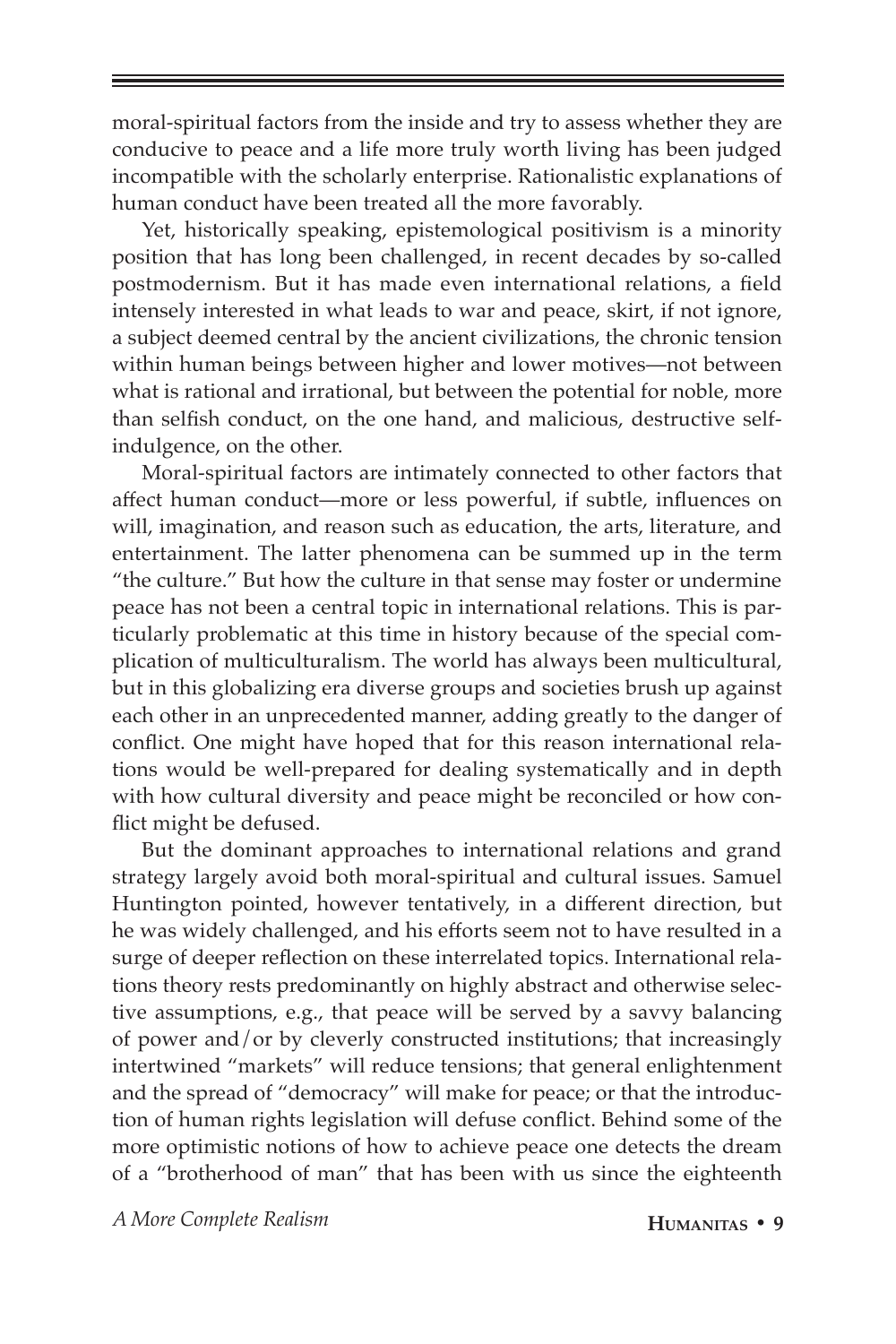century.

The approach to international relations that is often called "realism" has a great deal more to recommend it. Realism shuns wishful expectations that are contradicted by the historical record. Realism recognizes the inescapably prominent role of self-interest in human affairs, the inevitability of conflict among states, the role of fear, and the limits of politics. But realism is also prone to a simplified understanding of self-interest and an overly abstract, quasi-mechanistic theory of powerrelations. Economists have long attributed a self-regulating, disciplining dynamic to the economic system; order in the marketplace requires no other explanation. Realists are similar in that they underestimate what peace and order owe to influences not generated by the power play itself. Grand strategy would be well served by a more nuanced, variegated view of human nature.

The criticism that realists such as E. H. Carr and Hans Morgenthau directed at "idealism" and heavy reliance on international law was, for the most part, salutary. Their rather dark view of human nature and their emphasis on the role of power and interests were a needed counter to romantic dreaming, but they were at the same time disinclined to inquire into the subtleties and complexities of the inner life of human beings. They thought a focus on external power-relations and constellations of forces sufficient to explain war or peace. They took little account of the role and variability of moral-spiritual and cultural factors. Morgenthau attributed the idiosyncracies, foibles, and pathologies of individual actors to "irrationality" and stressed the "rational" dimension of international politics. "Neoclassical" realists have attempted to fill gaps in the older realism by considering more variables, including domestic factors, the role of perceptions, and trends in the international system, but they have nevertheless, as in their penchant for behaviorist methods, evinced insufficient sensitivity to the kind of issues that are here being brought into the foreground.

Considering that in this age of nuclear weapons intemperate action by particular individuals can have cataclysmic consequences, there is an urgent need for more deeply probing the origins of either self-control or its opposite.

To explore moral-spiritual and cultural factors is to advance a more complete understanding of both dangers and opportunities in foreign affairs. Supplementing realism, as here proposed, would have the additional benefit of undermining spurious "idealism." Idealists of various kinds cater to the need that so many feel for a higher goal of national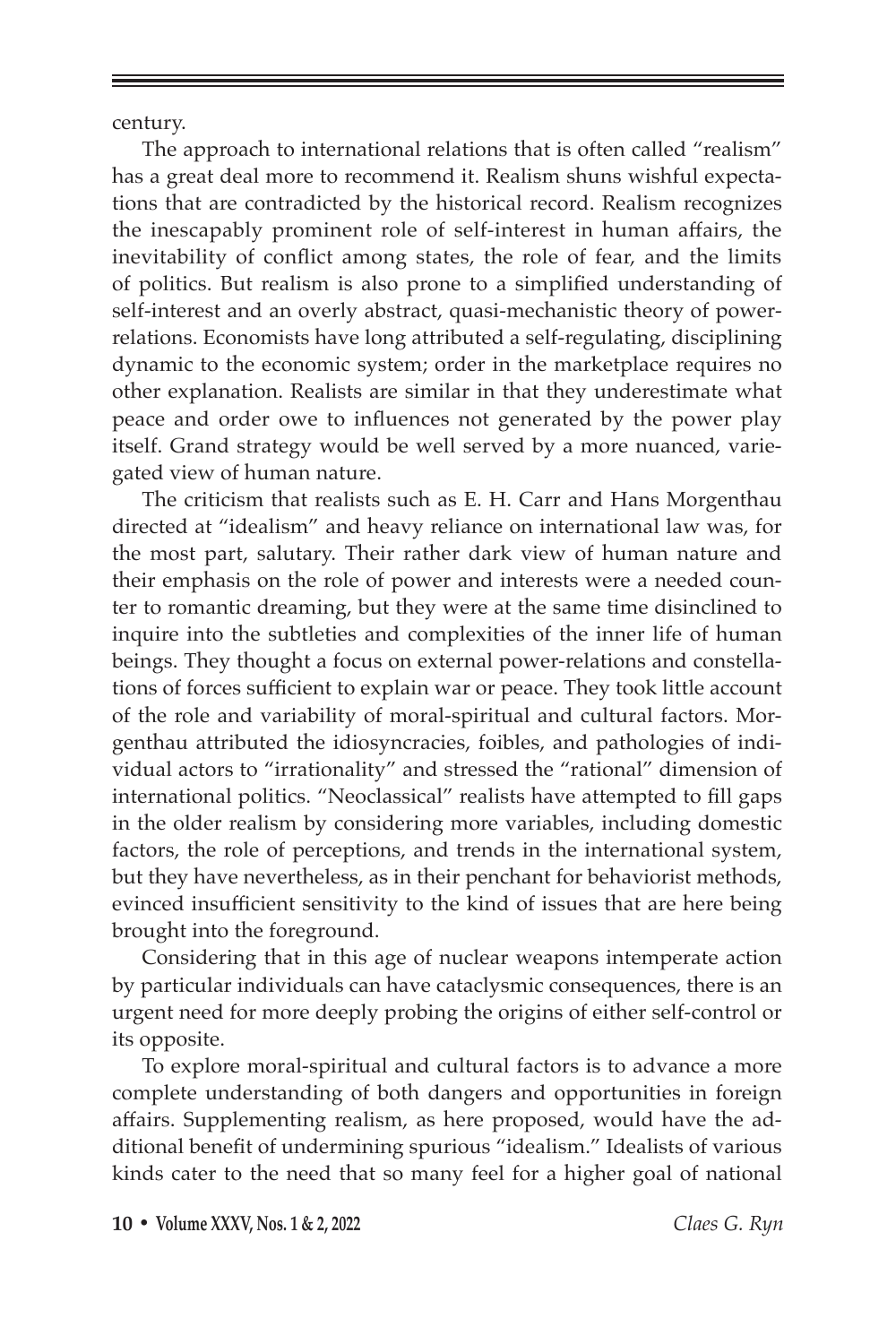policy, but they usually have rather naive expectations that are bound to backfire in the real world. A deepened realism can address moral and cultural concerns without succumbing to sentimental dreaming.

Study of the mentioned moral-spiritual and cultural factors would sharpen awareness of the complexities of human motives and of what either increases or reduces conflict. More attention needs to be paid to questions of character in the old sense and to corresponding social patterns than is done, for example, in standard leadership psychology or in evolutionary psychology, whose behavioristic or biologistic proclivities do not capture the intricacies and intangibles of human personality, including moral tensions.

Especially in really tense political circumstances, a surge of passion in a leader can easily overwhelm ingenious power balancing, sturdy international arrangements, enlightened ideas, or democratic structures. Leaders are often hard-charging and not only irritable but inclined to sheer intemperance. Recent American foreign policy actors such as Richard Holbrooke, Mike Pompeo, and John Bolton come immediately to mind. What could be more relevant to understanding war and peace than in-depth study of the origins of or the remedies for irascibility in leaders? But mainstream academia has chosen to place outside of its purview what may be central to understanding human action: the morally cleft nature of man and the preconditions of self-imposed restraint. Struggles of conscience, once regarded as the crux of human personality, are deemed inaccessible or inconsequential. As ordinarily conceived, even mainstream psychology simply avoids raising the ancient moralspiritual questions. Behaviorist research may explore the role of emotion, but it is a very blunt instrument for studying the varieties and deeper sources of emotion and for understanding how individuals become able to control the passions of the moment.

When emotions run high in foreign affairs, leaders are needed who can control the kind of personal intensity—arrogance, ruthlessness, ethnic-nationalistic ardor, anger, or hatred—to which human beings are all-too-prone. Tense situations call, in brief, for statesmanship—for calm, detachment, caution, circumspection, foresight, and creativity. But traits of that kind can be expected only in people who are used to taming their less admirable urges, people of strong character whose souls are deep down balanced and peaceful rather than unruly and belligerent. Without such leaders, external supports for peace can be swept aside in an instant.

It needs to be better understood that efforts to avoid or defuse con-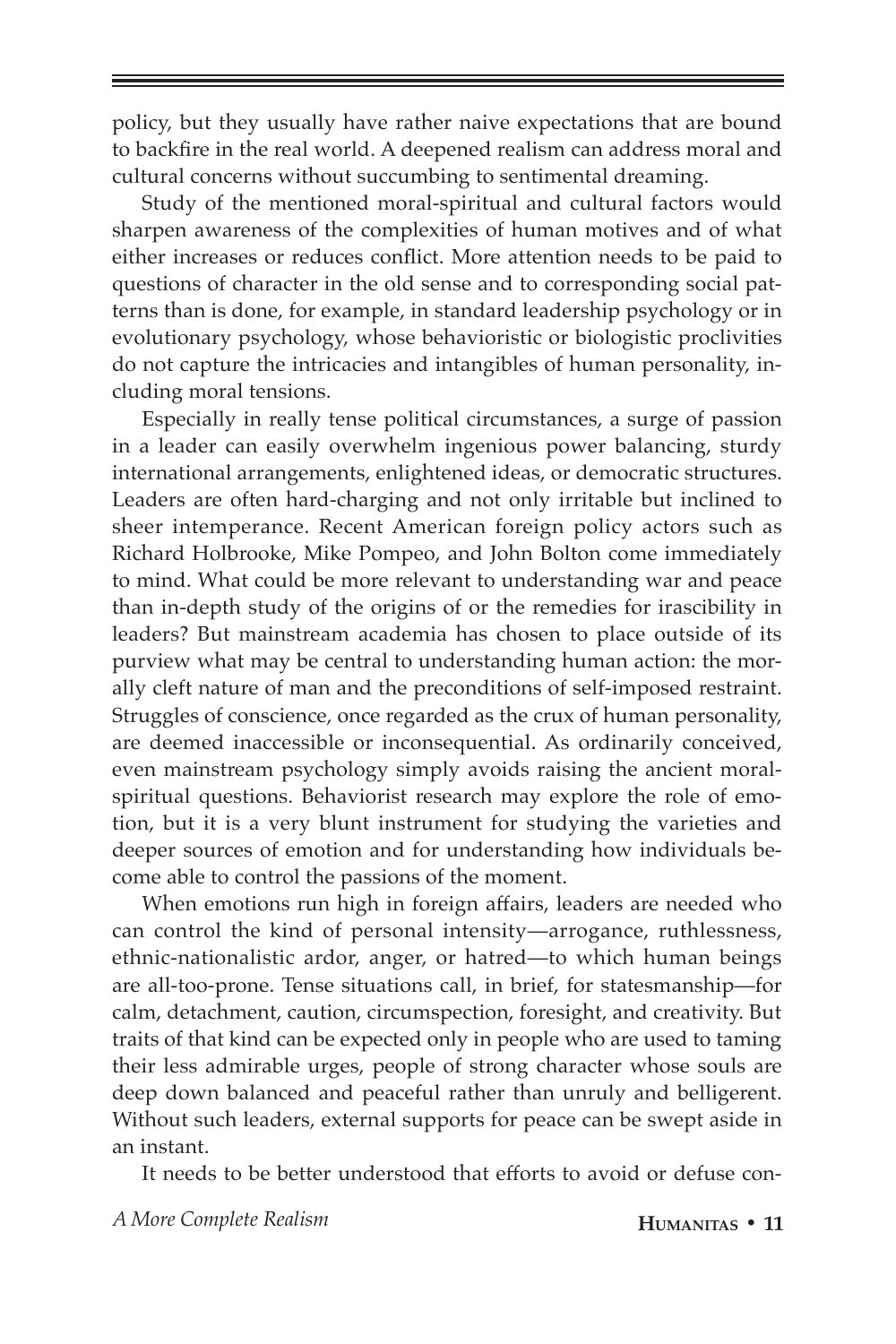flict are likely often to turn on moral-spiritual and cultural factors that are rarely placed at the center of attention in international relations. Attempts to achieve peace are likely to fail unless those on different sides are predisposed to such a course in the first place. Whether actors will indulge or transcend dangerous passion will depend importantly on the strength or weakness of moral-spiritual and cultural dispositions in themselves and their societies. In the study of war and peace this question should be receiving at least as much attention as other topics.

#### *The Challenge and Promise of Multiculturalism*

One of the reasons why an intellectual reorientation is necessary and urgent is an historical development that could not bear more directly on the issue of war and peace. It is that globalization is bringing culturally disparate and potentially incompatible groups into ever closer contact with each other. The benefits of globalization are widely discussed and celebrated, though mired at the same time in controversy, but the peoples of the world are also increasingly confronted with what divides them. Contrary to wishful thinking, growing physical rapprochement carries a potential for great dissonance. Exploring how the dangerous consequences of globalization might be mitigated requires unusual scholarly range and great intellectual seriousness as well as a willingness to question widely held assumptions. Here, too, international relations needs to expand its scope and refine its thinking, notably by addressing the moral-spiritual questions previously discussed. The field must cultivate greater cosmopolitan breadth and versatility. Supposedly comprehensive and sophisticated but abstract theorizing on war and peace is a poor substitute for reflection informed by historical and crosscultural learning and philosophy.

Progressive globalization is but one reason why it is important to resist intellectual insularity and a preoccupation with ideas currently in vogue in the Western world. Broadmindedness requires critical distance to the present and a willingness to weigh historically prominent ways of thinking about what makes human beings tick. The assumption that moral-spiritual claims can be nothing more than subjective, historically conditioned beliefs must not go unchallenged. To approach this question from a more historical, international, and ecumenical perspective is, to be sure, initially to discover a bewildering diversity of beliefs and many at least apparent disagreements, but study of this kind also discloses a remarkable, far-reaching convergence of views concerning humanity's central problem. At its very core, this problem is regarded as moral-

**12 • Volume XXXV, Nos. 1 & 2, 2022** *Claes G. Ryn*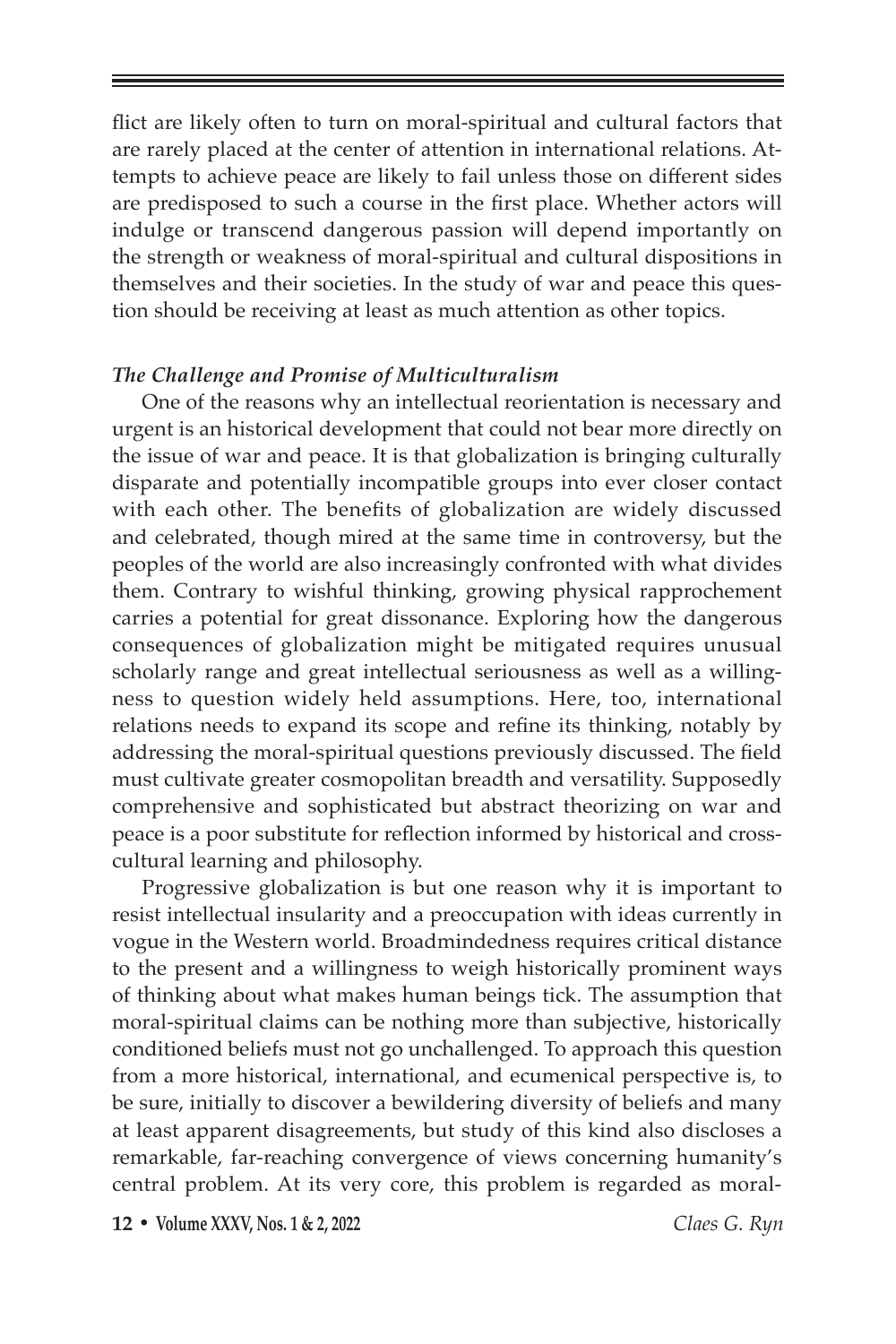spiritual. Human experience over millennia seems amply to confirm that the human will is torn between opposing inclinations. Human beings are chronically prone to self-indulgent, short-sighted, cruel, reckless action. The role of pettiness, rank partisanship, and outright malice can be studied not least in current American politics. Man is his own worst enemy. But human beings also have a potential for restraining these lower inclinations. With sustained effort and the aid of cultural supports, they can achieve the kind of character that makes for nobility and respect for a common good.

Although the terminology for describing what produces the higher forms of life varies among cultures, one finds across geographical boundaries and historical epochs a striking consensus on the substance of what is inherently desirable conduct and conducive to a deeper kind of well-being. The ancient Greeks summarized the universal values of human existence as the good, the true, and the beautiful, while the East referred to the *dao*, "the way," the "right path." Ecumenical research reveals a widely shared trans-historical sense of the general direction in which to look for the most deeply satisfying life. There is far-reaching agreement on the existence of an enduring moral-spiritual compass. It is reflected in the encouragements and prohibitions of a corresponding culture that tempers destructive self-indulgence and the tendency of the strong to act ruthlessly.

When leaders of nations *respect* rather than violate the highest standards of their own traditions they tend to restrain their own arrogance and partisanship and reduce the incidence of crude, short-sighted exercise of power. These standards help transform narrow-minded, improvident egotism into *enlightened* self-interest, the realization that it is in one's interest to curb one's egotism in hopes that others will return the favor. Although this motive can keep large egos from clashing, compromise among egotists is an inherently fragile stand-off and offers no stable basis for peace. To be a force to be counted on in statecraft, enlightened self-interest itself must be leavened to some degree by a desire on the part of leaders to do what seems right for its own sake. In short, even enlightened self-interest presupposes ascent from a raw, primitive pursuit of power. One need look no further than to recent American domestic politics for an illustration of the fact that politics often does not rise much above small-mindedness, rank partisanship, and blind hatred. It should be easy to understand that if people who behave in this manner have influence in foreign affairs the result will be similarly unenlightened.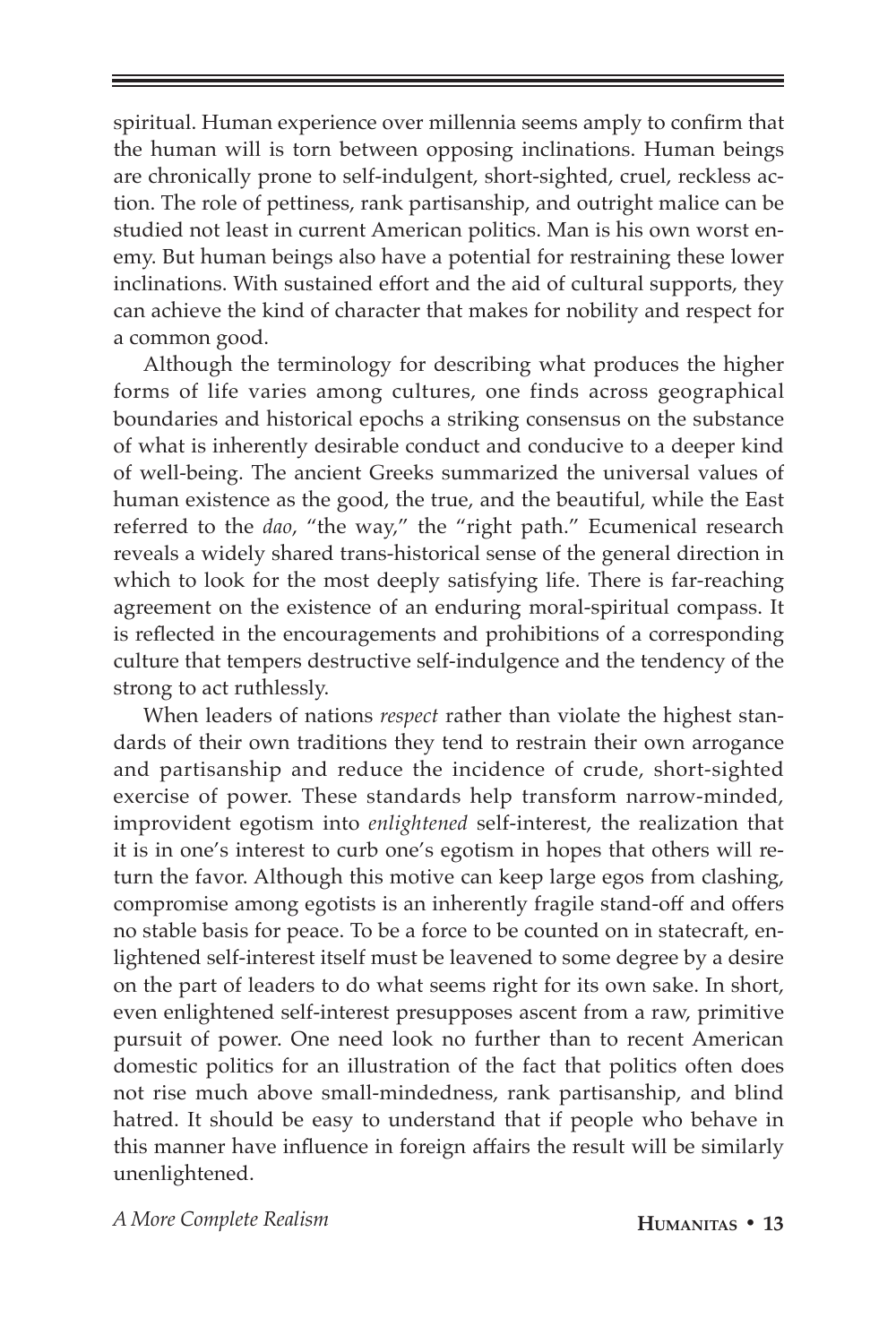The spread of today's Western culture around the world creates a kind of global commonality, but it should be carefully noted that this culture is in many ways disdainful of the ancient moral and cultural traditions of mankind, including those of the Western world itself. Acceptance in the West of certain desires and behaviors that were scorned by its old traditions will tend to antagonize rather than impress representatives of more traditional cultures, not least people at the grass roots. The more that peoples and civilizations display what may be their least admirable traits, the more likely they are to recoil from each other—a state of affairs that power-seeking demagogues will be quick to exploit.

#### *Dubious Assumptions*

Some issues that require more attention will strike most scholars in international relations as remote from their field as they have come to understand it. They operate on assumptions that they rather passively assimilated from their mentors. Issues that are quite different, like the ones raised here, are bound to appear far-fetched or just puzzling. In this regard, scholars in international relations are no different from other mainstream Western academics. When they think about how to achieve peaceful human relations they routinely ignore, at least in their capacity as scholars, the ancient view that human beings are chronically torn between morally opposed potentialities. They are more likely to be making rationalist assumptions. A prime example of mainstream Western rationalism is the thought of John Rawls, whose famous theory of justice simply neglects the issue of moral character and regards wholly ahistorical ratiocination as the guide to action. Rawls is famous for his notion of "the veil of ignorance." Human beings would become impartial and reasonable if, when contemplating policies, they would be ignorant of how policies might affect them personally. Mere self-interest would not infect decisions. A glaring weakness of this argument is that any kind of reasonableness is wholly unlikely unless human passions have already been brought under control. An equally serious problem is that the supposedly perfect frame of mind for making enlightened decisions is utterly different from any situations actually to be faced by real-life leaders. Although most scholars in international relations do not delve into considerations like these, this kind of abstract thinking has been a part of the air that Western academics breathe, especially in the Anglophone sphere, and, in one version or another, it has echoed and reechoed in the background, helping to make rationalism in international relations, e.g., in realism, seem plausible.

**14 • Volume XXXV, Nos. 1 & 2, 2022** *Claes G. Ryn*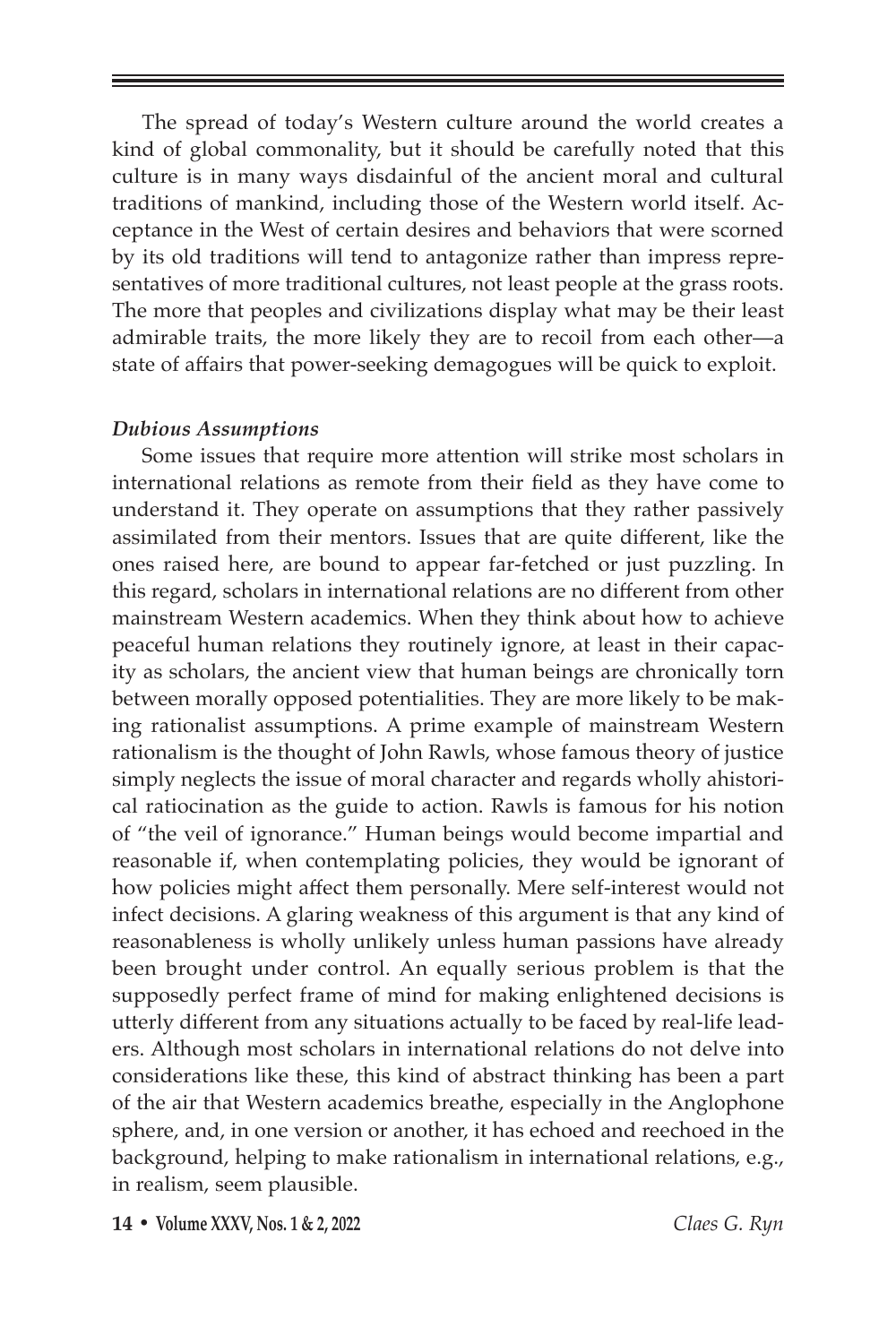Other examples of abstract rationalism that neglect the divided human self and ignore concrete historical circumstances are theories of "communicative" or "deliberative" democracy. Open, continual communication among interests is expected to yield a fair outcome. But these theories, too, assume what cannot be assumed, that human beings are naturally predisposed to hearing and weighing views that challenge their own. They are in actuality more likely to treat opposing views as obstacles to be removed. When people are genuinely open to competing opinions and to compromise it is because they have learned through protracted effort to resist the urge simply to overpower opposition. It is civilizing habituation that has made openness of mind and compromise possible.

Yet another example of viewing rational calculation as the source of order and peace is the notion long prominent in economics that those pursuing their interest in the market are rational actors. What needs to be much better understood is that the rationality and "spontaneous order" of the market owe greatly to moral-spiritual and cultural restraints long operating among the participants.

Although scholars in international relations ordinarily do not go into issues of this kind or speak this kind of language, most of them make assumptions similar to those of their intellectual cousins in political theory, economics, and other fields. They share the academic prejudice against addressing moral-spiritual and cultural issues, except perhaps in a truncated, empiricistic, social-scientific manner, preferring to view the system to which they pay the most attention as generating its own selfdisciplining dynamic, independent of "higher" considerations.

#### *An Enhanced Realism*

To indicate further the kind of considerations that ought to be central to the study of international relations, it may be useful to refer to thinking generally familiar to most educated Americans. The framers of the U.S. Constitution did not expect spontaneous reasonableness of political leaders. They prepared rather for the opposite. They feared the darker side of human nature and designed a system of government that would help rein in the partisan passions of the moment, specifically, those of a "majority faction." They put a premium on seeking consensus and increasing the chances of genuine debate. They wanted mere partisanship to yield as much as possible to what has been called the "deliberate sense." But external, procedural checks would here be insufficient. Participants had to impose restraints upon themselves. They had to exhibit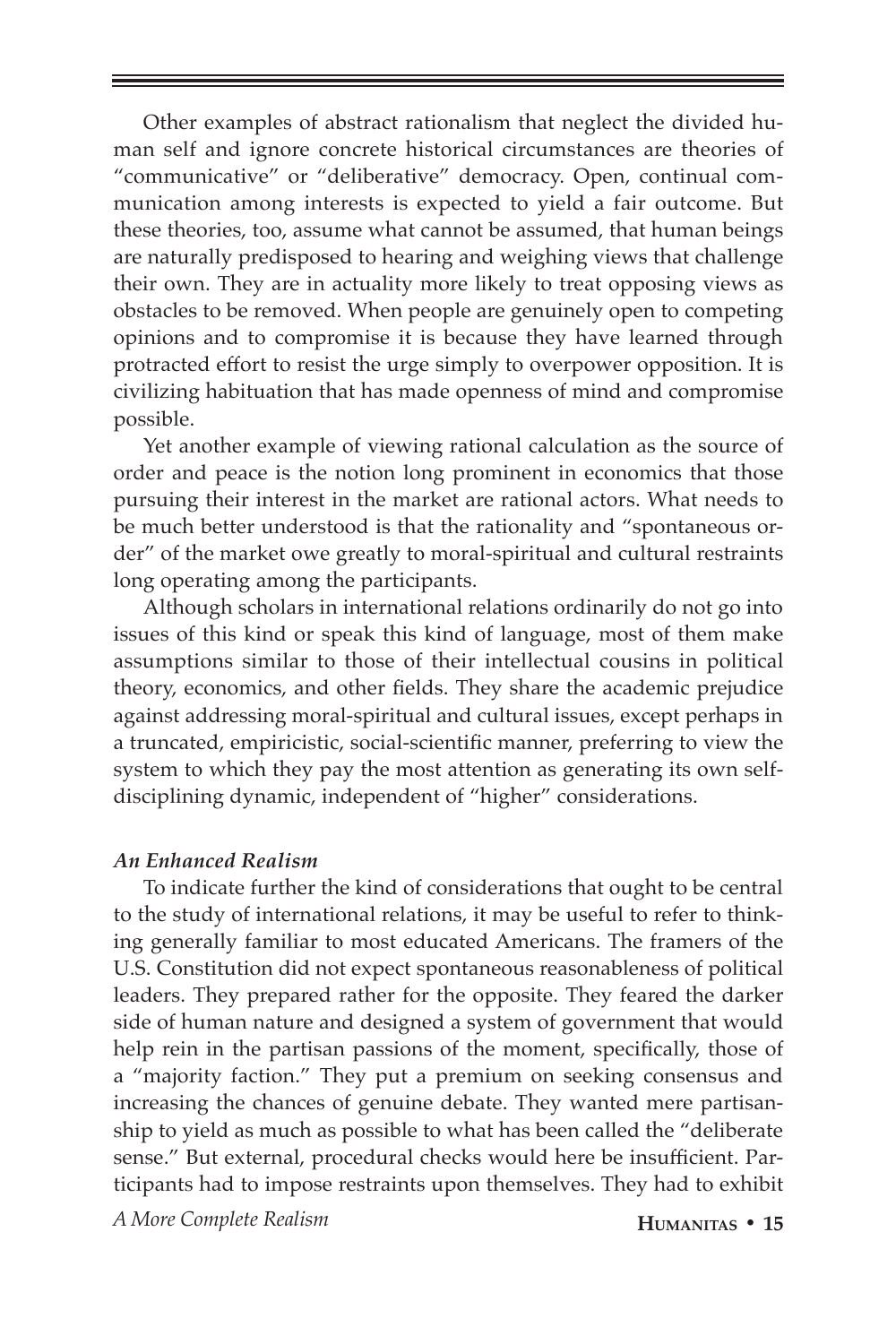what this writer calls the "constitutional personality." The prominence of unbridled partisan passion, cynicism, and viciousness in recent American politics suggests that today this personality is in short supply.

To assume that reasonableness comes naturally and does not have any particular moral-spiritual and cultural prerequisites is to ignore plentiful evidence. Realists in international relations are quick to criticize people with sentimental illusions about peace, but they are, in their own way, as reluctant to explore moral-spiritual and cultural origins of reasonableness or of tendencies toward either peacefulness or belligerence. It is enough, they tell themselves, to say that persons and states are "selfinterested" and rational and to concentrate on the discipline induced by the balance-of-power itself. But both "self-interest" and "power" come in different forms that have different implications for conduct.

It was taken for granted in Greek, Roman, and Christian societies and in the East that only protracted moral and cultural exertion and habituation could produce people of wisdom, persons who would be able to act in their long-term interest and guide others in the same direction. The central purpose of civilization was to assist individuals in controlling their least admirable traits and in developing their more admirable ones, for their own good. Those who failed to control their lower desires undermined not only their own well-being and the cohesion of their society but good relations with other societies. At the extreme, self-indulgence could become diabolical and wreak havoc.

The ancient Greeks referred to *eudaimonia*, happiness, as the goal of life. Happiness referred not to a maximization of pleasure, but to the deeper sense of self-respect and well-being—the serenity—that attends living nobly. The Christians spoke of a peace that passeth understanding. A small minority—priests, monks, and nuns—aspired to otherworldliness, a further intensification of the moral-spiritual life outside of ordinary social life. In the East, Confucius and the Buddha represented similar modes of life. It was for the sake of what completes our humanity that persons learned to forego actions that are pleasurable or advantageous in the moment. The old Western and Eastern traditions coincided on this point: one who lacks character cannot achieve happiness or peace by some other means. Society must encourage the kind of working on self that holds the key to building meaning and worth into personal and social existence.

What was most to be feared? It was the kind of conceit that elevates the ego and turns other human beings into supporting cast. The ancient Greeks warned of the greatest failing of all, *hubris*, believing that you are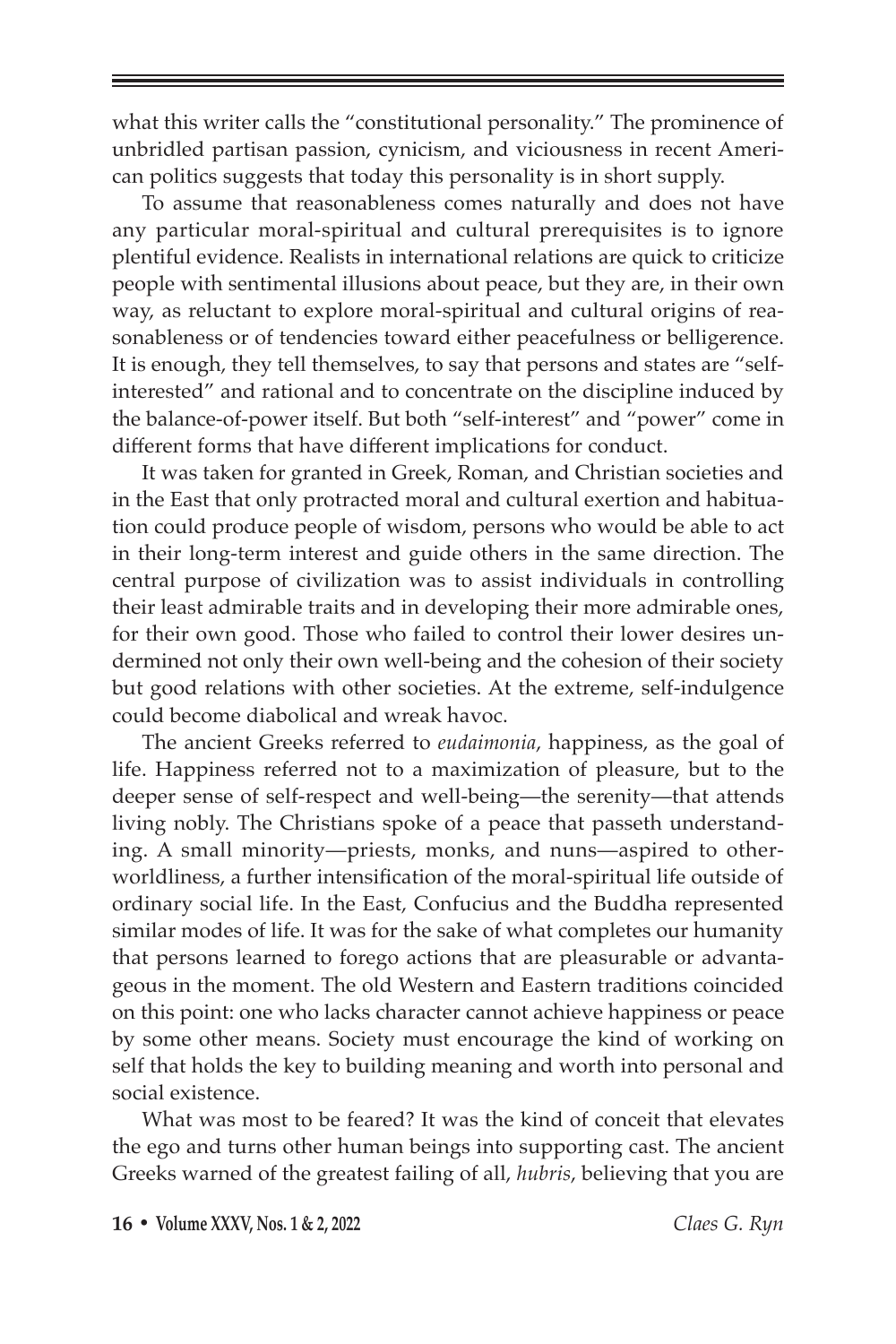among the gods. In Christianity the greatest sin was pride. We are not to dedicate ourselves to remedying the flaws of others, but work first of all on our own failings. Jesus said: "Take the log out of your own eye first, and then you will be able to see and take the speck out of your brother's eye."

It is central to understanding these older traditions that for them the key measure of human progress was the quality of *actions*. Jesus of Nazareth declared: "I am the way and the life and the truth." He did not here formulate a new doctrine to be tested in the intellectual abstract. What he proclaimed had to be tested in action. In Buddhism, similarly, the right Way was to work tirelessly on self to extinguish destructive desire. The *Dhammapada*, attributed to the Buddha, said about the path to Nirvana: "You yourself must make an effort."

Civilization had many aspects and prerequisites, but there was wide agreement among the old traditions that their health ultimately depended on a certain quality of will. There was no substitute for the often arduous inner moral-spiritual struggle.

# *The Redefinition of Morality*

The modern Western thinker whose challenge to this view of the human condition was most radical and influential was Jean-Jacques Rousseau (1712-1778). Rousseau inspired the Jacobins, whose ideas dominated the French Revolution. Rousseau flatly rejected the old view that man is chronically torn between good and evil. There is in man's essential nature no propensity to evil, certainly no original sin. Man in his pre-social, "natural" state was good. His life then was primitive, simple, peaceful, and happy. What causes evil in existing societies are the wholly artificial and perverse norms and institutions of civilization. The natural goodness of man can be restored by destroying traditional society.

The time seems to have been ripe for Rousseau's ideas. They became a major influence in the West. They inspired a powerful strain in the Romantic movement. It brought a profound change in the understanding of man's moral predicament. Briefly put, the notion of morality as right willing and character was replaced by the notion of morality as having a "heart." Virtue became understood as a sentiment and as having "pity" at its center. The old idea of morality had been loving, responsible *action,*  as in love of neighbor, which required an ability to rise above what was easy and convenient. For Rousseau, virtue was not a matter of self-discipline but of liberating man from confining and perverting socio-political structures. Inherited traditions, social groups, and institutions were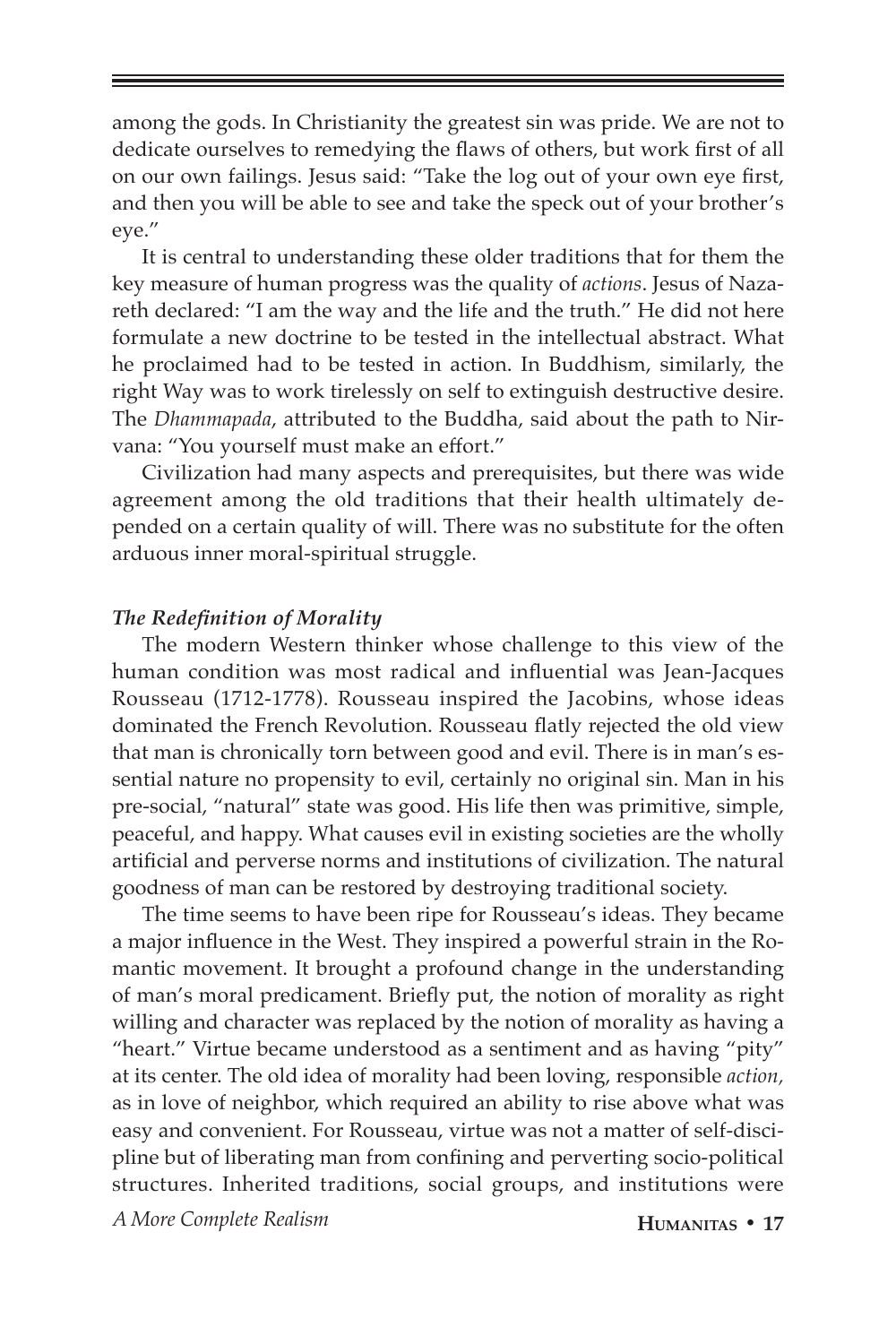not needed to support moral striving; they were positively destructive of man's natural goodness and had to be abolished. Earlier the central problem of human life had been for the person to overcome the importunate ego. Now the focus shifted to society, where virtuous, caring people like Rousseau had to root out evil. "Idealists" soon propounded ambitious plans for transforming society and the world.

The emergence in the Western world of this new idea of morality coincided in time with the spread of Enlightenment rationalism. The latter advanced the notion that abstract rationality was the defining characteristic and proper guide of humanity. According to the rationalists, the old Western view of man was superstitious and unscientific. Rationalists and romantic idealists had disagreements, but they shared the view that there was no chronic sinful self in human beings that required inner vigilance. The key to remedying social ills, both groups also agreed, was a basic reconstruction of society. Rationalism and sentimental idealism came together in social engineering. Dreamy idealistic vision defined the goals, while supposedly rational manipulation provided the method for remaking society.

This new outlook on life, inspired at bottom by dreams of brotherhood and equality, would in time pervade Western thought and practice. People thinking about international politics envisioned a new world order. Perverse traditions and wars would one day give way to a transnational uni-culture and peace. Rousseauistic faith in human goodness and in the transformative power of politics affected the study of international relations and remained influential, but it was virtually antithetical to what would become known as realism. Representatives of the latter sided, to their credit, with Machiavelli. This is as good a place as any to state that, surely, no view of international relations is adequate that has not taken full account of the Machiavellian understanding of politics. It must at the same time be noted that in rejecting a cloying sentimental moralism realists have been too prone to a rather crude amoralism that is not even true to the spirit of Machiavelli.

#### *Toward a New Multiculturalism*

Having indicated the kind of issues that international relations would do well to explore in depth, it is time to connect what has been said about the moral-spiritual and cultural life to the special challenge of multiculturalism. However much traditional cultures have changed due to globalism and other influences, they have not disappeared. Indeed, they have to some extent been reaffirmed, and they are today coming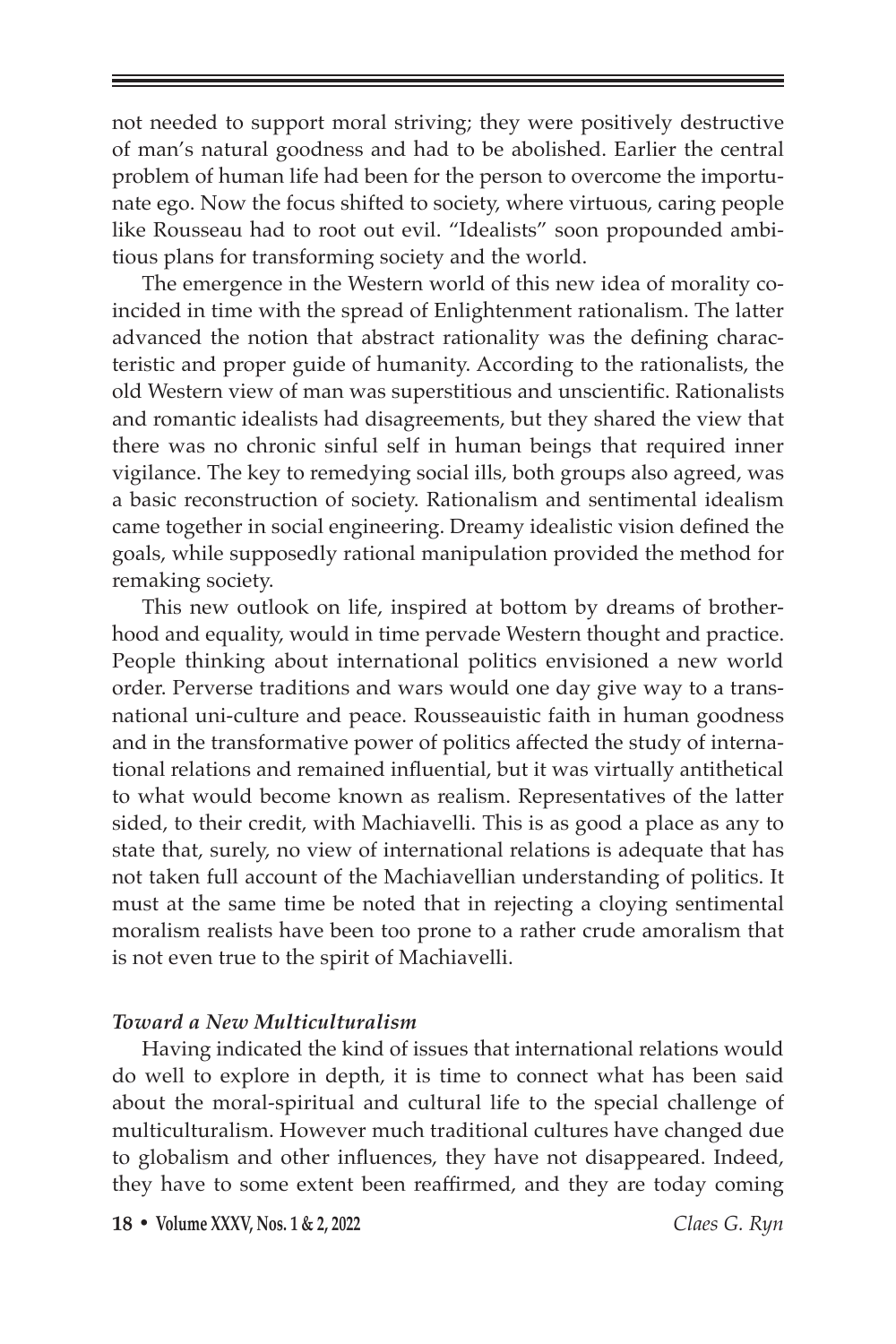into ever closer contact. Together with new forms of cultural diversity, they are compounding the problem of peace.

Today's dominant multiculturalists favor diversity—the more the merrier—especially if the diversity challenges traditional culture. But, again, this thinking leaves unexplained how different cultural entities are to be kept from clashing. Because they lack a sense of how to handle the darker side of human nature, neither sentimental rationalism nor mainstream multiculturalism can deal satisfactorily with the role and meaning of culture.

Grand strategy needs a new type of moral-cultural cosmopolitanism that may at first blush seem paradoxical. This cosmopolitanism is rooted in a particular soil. It is not some kind of homeless universalism that has abandoned dense and concrete cultural phenomena for bland, abstract, supra-national commonalities. Neither is it a form of globe-trotting tourism. The needed cosmopolitanism is at the same time pan-cultural and strongly attached to distinctive cultural particulars—a merely apparent paradox. Indeed, it is difficult to distinguish the cosmopolitanism in question from patriotic love of one's own society. A person cannot be genuinely cosmopolitan without cherishing and having deep roots in his or her own primary national, regional, or local culture. Without being well-versed in the best that his own society has to offer a person will lack the understanding and sensibility to recognize and appreciate corresponding feats of goodness, truth, and beauty in other societies. A person only superficially familiar with his own heritage will find moral, intellectual, and aesthetic phenomena in other societies confusing and alien, charming and diverting perhaps, but just as likely annoyingly different. A patriot intimately familiar with his own heritage, on the other hand, is likely to find much in other societies unfamiliar and yet, qualitatively, intriguingly kindred to what he already values. Only a person of that kind can understand and really appreciate the equivalent or superior achievements of other societies. The genuine patriot is not a self-absorbed, self-enclosed nationalist, but assesses what he considers lovable about his own society by a more than national higher standard. Though his tastes may still be limited, he has the *sine qua non* for a genuine cosmopolitanism.

Truly cosmopolitan thinkers or leaders who see disturbing weaknesses in a people that they would like to see changed would not demand that the people abandon their historical heritage for a wholly different way of life assumed to be inherently superior. Fruitful, authentic change can only result from the particular society trying to be more fully itself,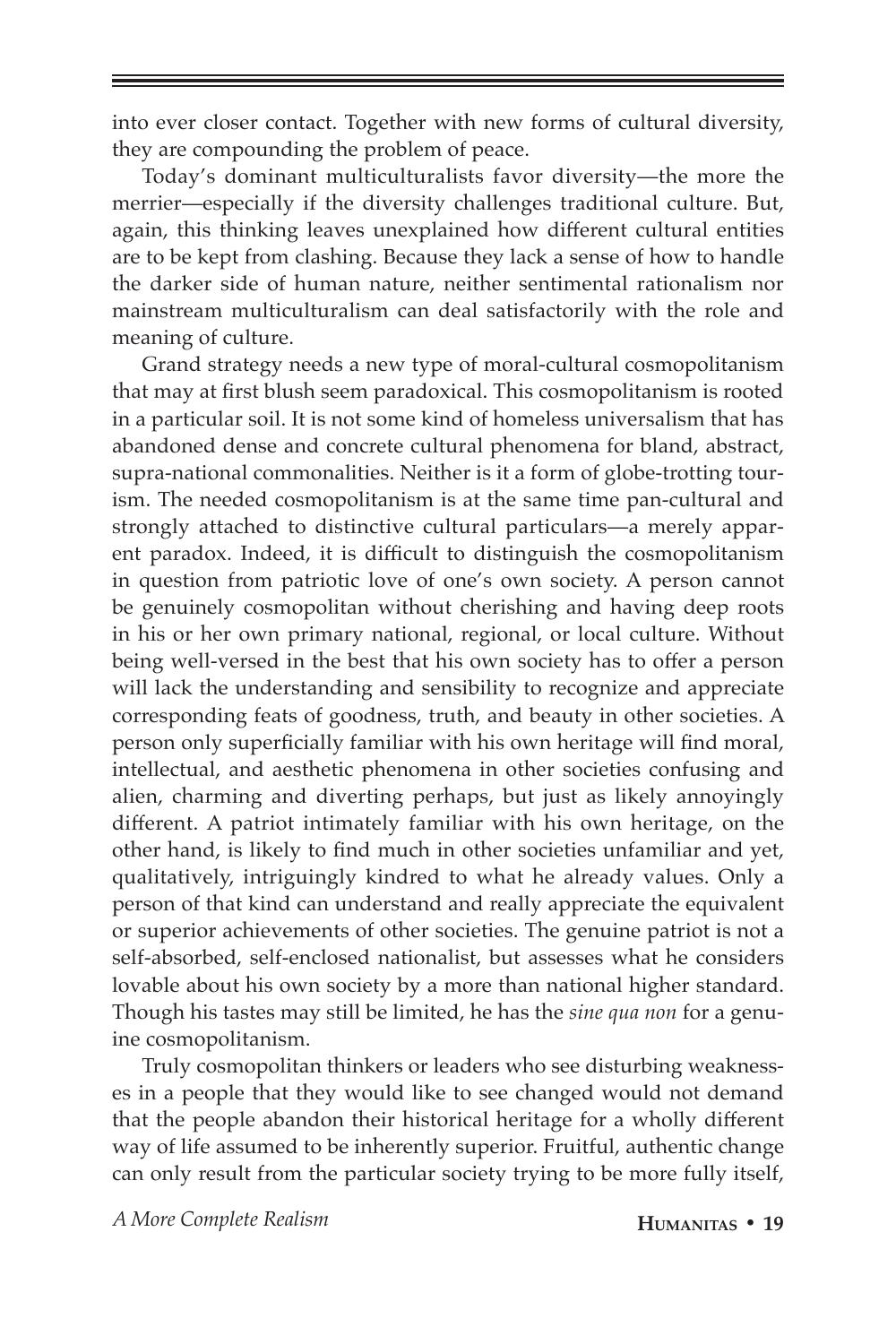by living up to and in the process also revising its own *highest standards*. To the extent that particular societies are anchored in the moral-spiritual and cultural striving previously discussed, cultural distinctiveness and pan-cultural unity will tend to coincide qualitatively and form a basis for respect and mutual accommodation. The reason is that, despite obvious cultural differences, traditional cultures tend to be similar in what they consider admirable. Character traits that are widely praised, such as restraint, humility, circumspection, and respect for others, tend to aid peace. What is disdained—recklessness, arrogance, narrow-mindedness, dishonesty, ruthlessness, etc.—generates conflict.

Groups and societies do of course often violate their own highest standards. Unless cultural diversity is humanized by moral-spiritual and other effort, it may descend into self-absorption and belligerence. Nationalistic conceit was the cause of horrendous suffering and turmoil in the twentieth century. The great weakness of the multiculturalism currently in vogue is that, like modern Western rationalism, it recognizes no deeper standard for distinguishing between what elevates and degrades human existence and between what reduces or increases conflict.

All peoples evince less than admirable attributes, and people from other countries will be quick to point them out. But so do societies have traits and achievements in which they can take pride. To call upon a people to discard what made them what they are and to insist on a supposedly superior uni-culture is to rob them of a source of identity and self-respect. A people cannot genuinely reform without building on its own strengths, without, in a sense, being itself. Imposing on it an allegedly universal culture inimical to its traditions can produce only mechanical, inorganic change.

#### *A Philosophical Interlude*

What is suggested here as the basis for a proper cosmopolitanism is that when people in different societies develop what is most admirable in their own traditions they are moving in the direction of a dynamic, never-static common human ground and reducing the danger of conflict. Though efforts to articulate the universal values of goodness, truth, and beauty must bear the distinctive imprint of the particular people and be adapted to its historical circumstances, those efforts can, by virtue of equivalent efforts in other societies, be a source of mutual understanding and respect.

What seems paradoxical turns out not to be such once it is recognized that the common human ground here discussed is not some kind of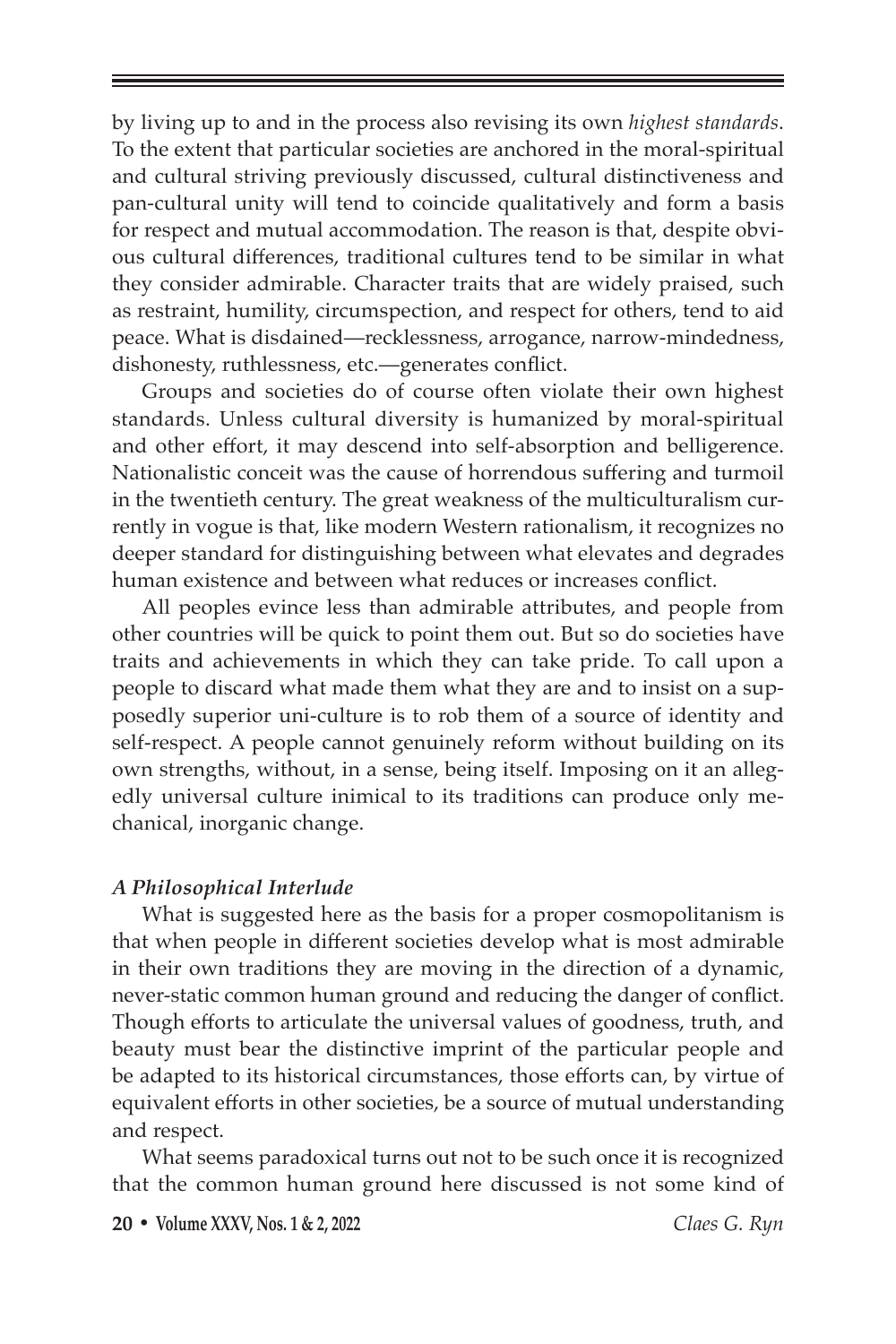fixed, static, abstract, predefined standard. It is thus not a call for uniformity, conformity, or ideological homogeneity. The ground in question is a sense of direction in the sense that it challenges human beings to rise towards a life more truly worth living, but the common ground is not a model, an unchanging set of ahistorical "principles," but a sense of the universal *qualities* that life can acquire. To become a living reality these must be forever rearticulated as to concrete specifics. To be an inspiring force and not a stale replica, true universality must be continually reinstantiated in particular historical circumstances through new moral, intellectual, and aesthetic creativity. Different cultural groups can express one and the same higher aspiration in varying ways, which they will of course do with varying degrees of success. It is by virtue of a shared, if sometimes imperfectly intuited, dynamic center of values that people in different historical circumstances can understand each other as fellow human beings and recognize each other as respecting a common higher standard. They can do so not *despite* but *through* their distinctive identities, namely, in proportion as their efforts are kindred. This point has been argued in philosophical depth in this writer's *A Common Human Ground: Universality and Particularity in a Multicultural Age*. 2

It is because the higher unity finds expression in *different* circumstances that diversity is a possible source of respect and understanding across national, cultural, and historical boundaries. Moral-spiritual and cultural activities emanating from pursuit of the higher *unity* of mankind harmonize and elevate the diversity. The corresponding diversity varies, deepens, and enriches the unity. What is properly called higher values, then, involves a synthesizing of universality and particularity that contrasts sharply with universality understood as a static, purely abstract final norm.

The U.S. Constitution offers a domestic example of this merely apparent paradox. Implicitly agreeing with the philosophical point here made, the Framers sought a national unity that would co-exist with great diversity. As applied to the America they envisioned, the phrase *e pluribus unum* did not signify an attempt to abolish diversity but to cherish and draw strength from it.

*A More Complete Realism* **Humanitas • 21** 2 Expanded paperback edition (Columbia: University of Missouri Press, 2019).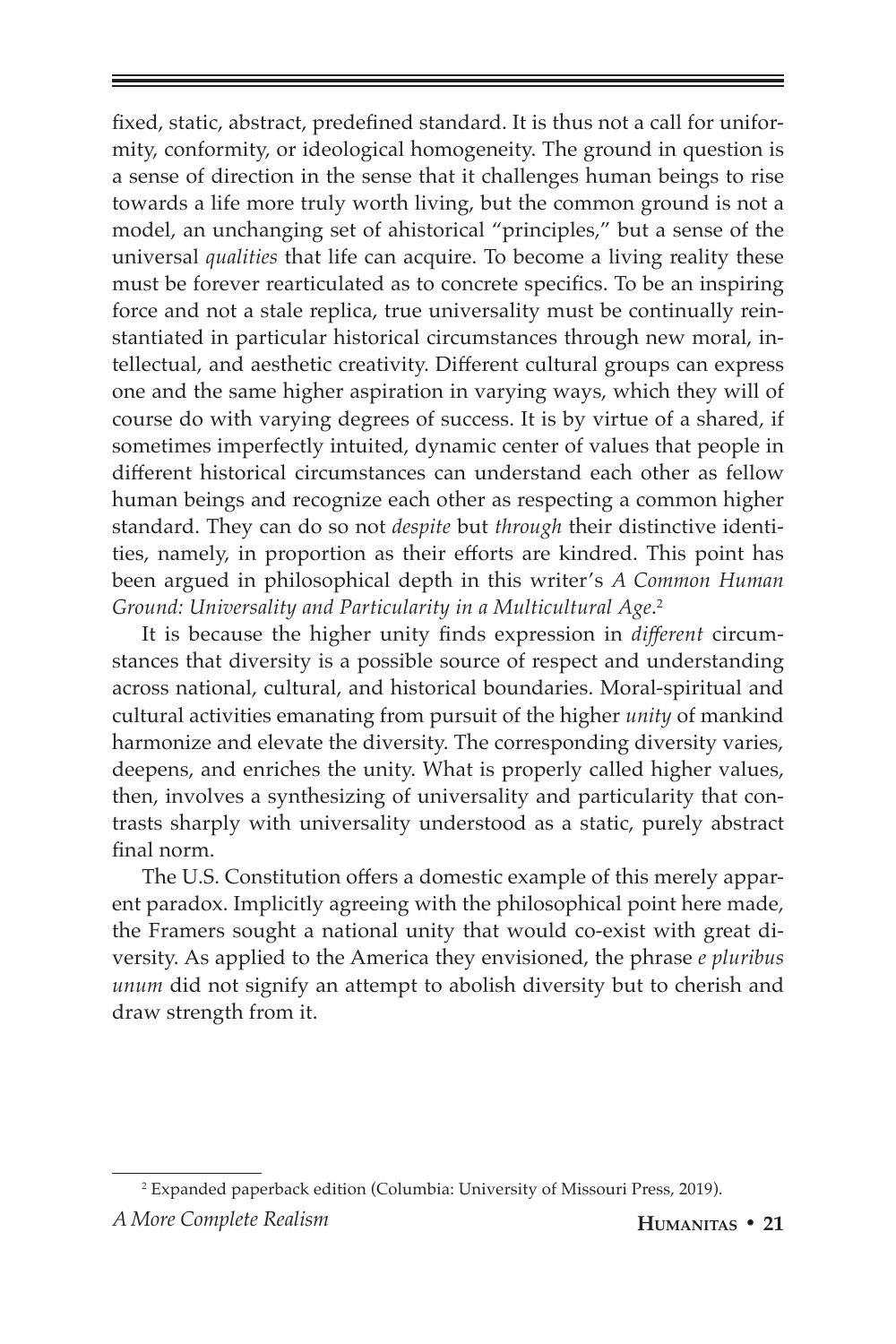# *Sources of Statesmanship*

Progressives of various types expect that a new culture will come into being in proportion as the bad old days of history are left behind. Because of their ahistorical and "idealistic" notion of good, the progressives vastly underestimate the extent to which social and political practices that they favor—such as tolerance, respect for rights, rule of law, and freedom of speech—presuppose personality traits that are heavily indebted to precisely the ancient moral-spiritual and cultural traditions that they wish to expunge. They assume the future availability of certain character traits but see no need to inquire into their demanding moralspiritual and cultural prerequisites. To repeat, both rationalists and dreamy sentimentalists ignore the most basic threat to domestic and international peace: that the human self is torn and easily falls prey to lower inclinations. Rationalists will concede that human beings are sometimes less than rational. The remedy, they think, is to be more rational. Sentimental idealists simply deny the basic problem. Both groups ignore or play down the deeper problem that human beings are often strongly prone to conduct—arrogance, partisanship, ruthlessness, laziness, greed, a wish to lord it over others, and so on—that shuts down debate and generates conflict. For prudence, reasonableness, and respect for others to have a chance, leaders of different societies must to the greatest extent possible be in the habit of checking their impulses and examining their consciences, which they will be prone to doing only because of previous moral-spiritual and cultural formation.

The proposed way of approaching international relations would, then, jettison the dogmatic positivism that forbids fundamentally addressing the moral-spiritual and cultural terms of human existence. It would revisit questions central to the old Western and Eastern traditions. That there is broad agreement among the ancient civilizations about the crux of human existence and about what is praiseworthy and disreputable conduct could not be more directly relevant to foreign affairs. What could be more appropriate for the field of international relations than asking what character traits are most likely to advance either peace or war? If enlightened self-interest is to be a source of prudence and restraint, what will make self-interest enlightened rather than primitive and narrow-minded? In a society without some concern for a common good, what will pull self-interest in the right direction?

We may elaborate on the needed reorientation of international relations by explicitly associating it with a definition of statesmanship. What is real statesmanship and what makes it possible? The term has historical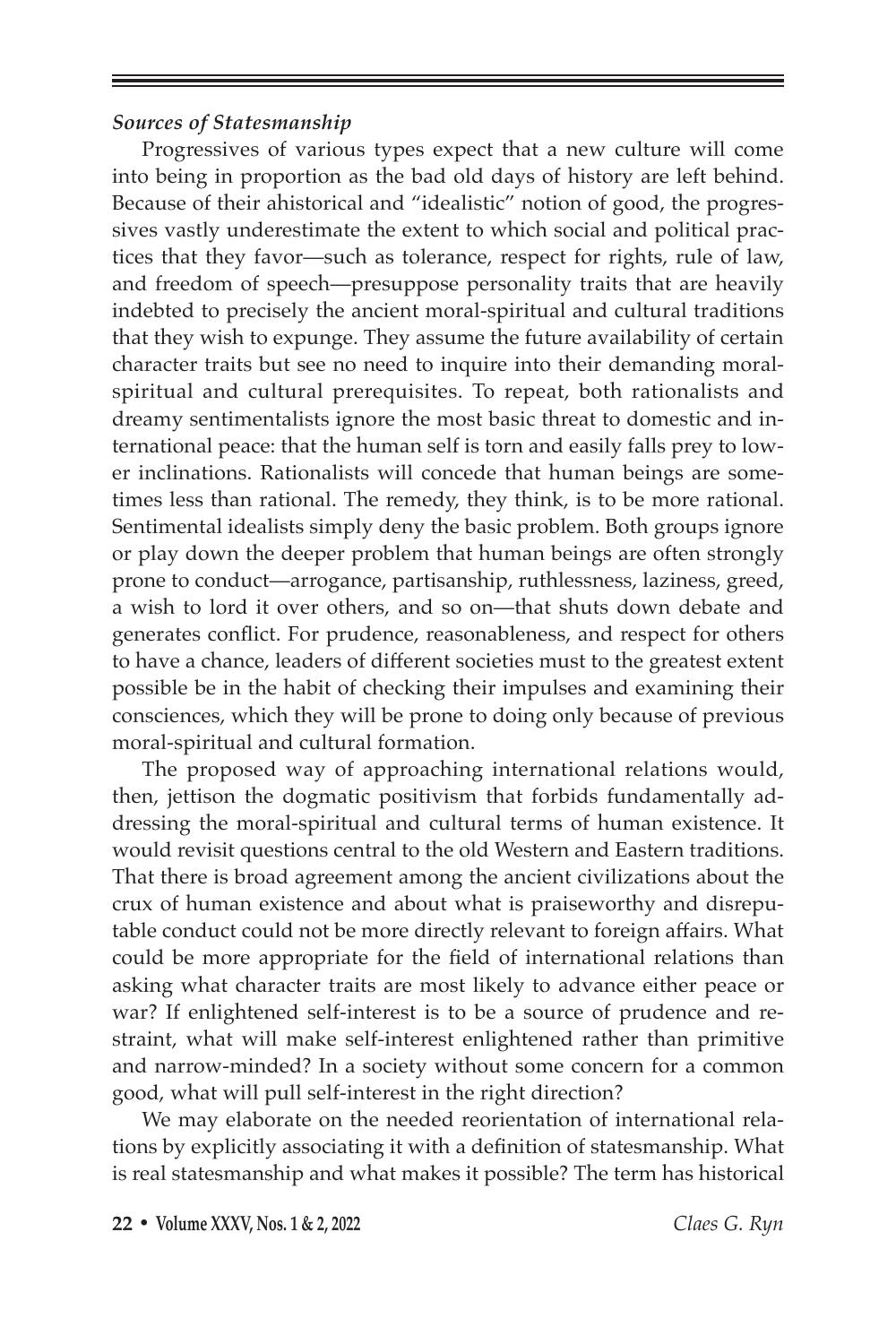resonances that connect it with the moral-spiritual and cultural considerations previously discussed. It is usually reserved for leadership out of the ordinary. The statesman is one who rises above the provincialism and opportunism of mere politicians. The statesman is not swept up in the passions and opinions of the moment, but has a sense of history that gives him or her critical distance to the present and an ability to see further than his or her contemporaries. The statesman is no mere partisan. He has the imagination and empathy to recognize that opponents are fellow human beings with legitimate interests. He is cautious and prudent and has the flexibility to compromise and defuse conflict. War may sometimes be unavoidable, but for the statesman it is a last resort.

There can of course be no effective leadership without the above traits being combined with great political skill, practical experience, toughness, daring, and strength of will. Moral rationalists often misinterpret Machiavelli as being a mere cynical advocate of ruthlessness. He is in reality concerned to show that no political purpose can be achieved without action being efficacious. That is to say that well-intentioned action, too, must contend with and overcome great obstacles—or it will fail. It is because of the sometimes brutal, even horrendous nature of politics that good leaders must sometimes violate conventional morality. Machiavelli himself does not speak explicitly and systematically on this point, but it can be plausibly argued that for morality to be itself *and* efficacious it must combine its moral motive with uncompromising realism. If something is *genuinely* necessary, does it really violate morality? All moralistic condemnations of Machiavelli notwithstanding, learning from his realism may be indispensable to political morality. Be that as it may, the old traditions created the presumption that for political skill and vigor to be truly statesmanlike they had to be aligned with moral integrity, intellectual humility, respect for others, personal dignity, good manners, courage, loyalty, and much else.

It is important to add that, given the flawed nature of man, great statesmen have far from always lived up to high standards of personal conduct. Indeed, persons egregiously lacking in personal virtue were sometimes capable of great feats of foresight and political creativity. Still, the virtues admired by the old traditions formed a gravitational field for political leaders.

Modernity itself has, despite its many attacks on traditional classical and Christian thinking, to some extent retained old views of what constitutes exemplary leadership. It has at the same time been strongly disinclined to explore what might produce such persons.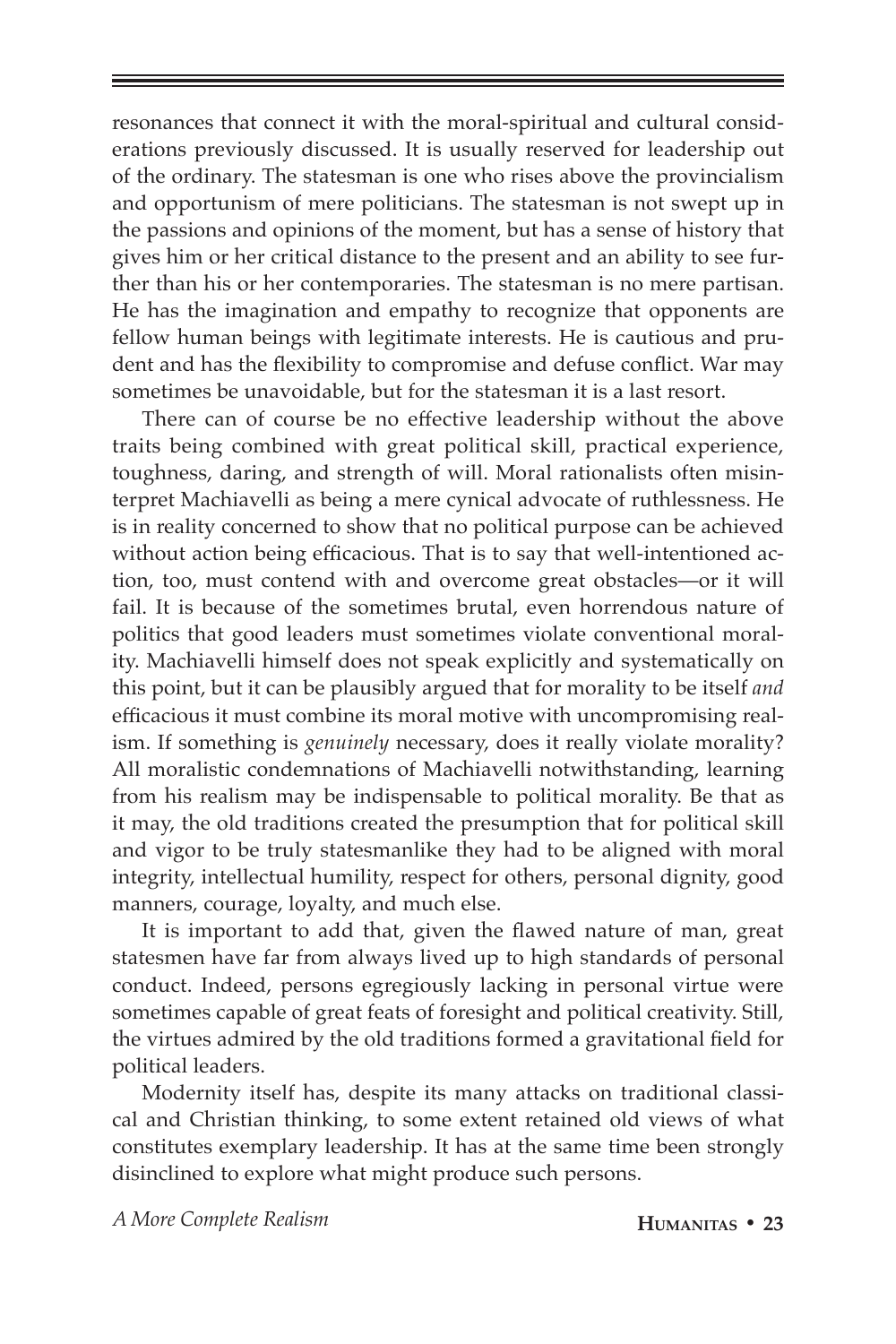So where, in a modern world in which the mentioned traditions are fading away, are these desirable qualities to come from? International relations without an answer to that question is not equipped to deal with a vital part of the problem of war and peace. It ought to be for this field a central task to explore what kind of general upbringing and other social and cultural influences will tend to foster good leadership.

For reasons already explained, the cross-cultural and cross-historical confluence of views about nobility and depravity does not imply the possibility or even the desirability of some kind of global educational scheme. Trying to advance man's higher humanity, societies must draw on *their own* traditions, as adapted to *their own* current circumstances. Here, too, diversity not only is inevitable but desirable. Yet without efforts of this general kind, the danger of inferior leadership grows. For international relations to have little or nothing to say about how societies can raise future statesmen is a great disability.

## *Ideology and the Will to Power*

The approach to international relations that is being advanced here may be explained further with reference to what it challenges or rejects. The need to revise and supplement realism has already been discussed. The proposed way of thinking contrasts more sharply with the sentimental-rationalistic ideology that has been so influential in the United States in recent decades. That ideology assumes that a certain political-economic model is inherently superior and that America, as an exceptional country based on universal principles, should champion that model everywhere, using military means if necessary. This thinking is reminiscent of the ideology of the Jacobins who spearheaded the French Revolution. The model they championed was "freedom, equality, and brotherhood." They regarded France as the liberator of humanity. The new, *American* Jacobins advocate "freedom" and "democracy" and believe that the United States should help remake the world accordingly. It is hard not to associate this political grandiosity with the Greek notion of *hubris* or the Christian notion of pride.

The ideas behind the U.S. Constitution and those behind the French Revolution were proximate in time but sharply different. The Framers had essentially classical and Christian views of human nature and society, whereas the French Jacobins were enamored with Rousseau. Moral virtue was for the authors of the U.S. Constitution first and foremost a matter of ruling self, of republican virtue. It was indistinguishable from a sense of one's own shortcomings. It was by checking self-indulgent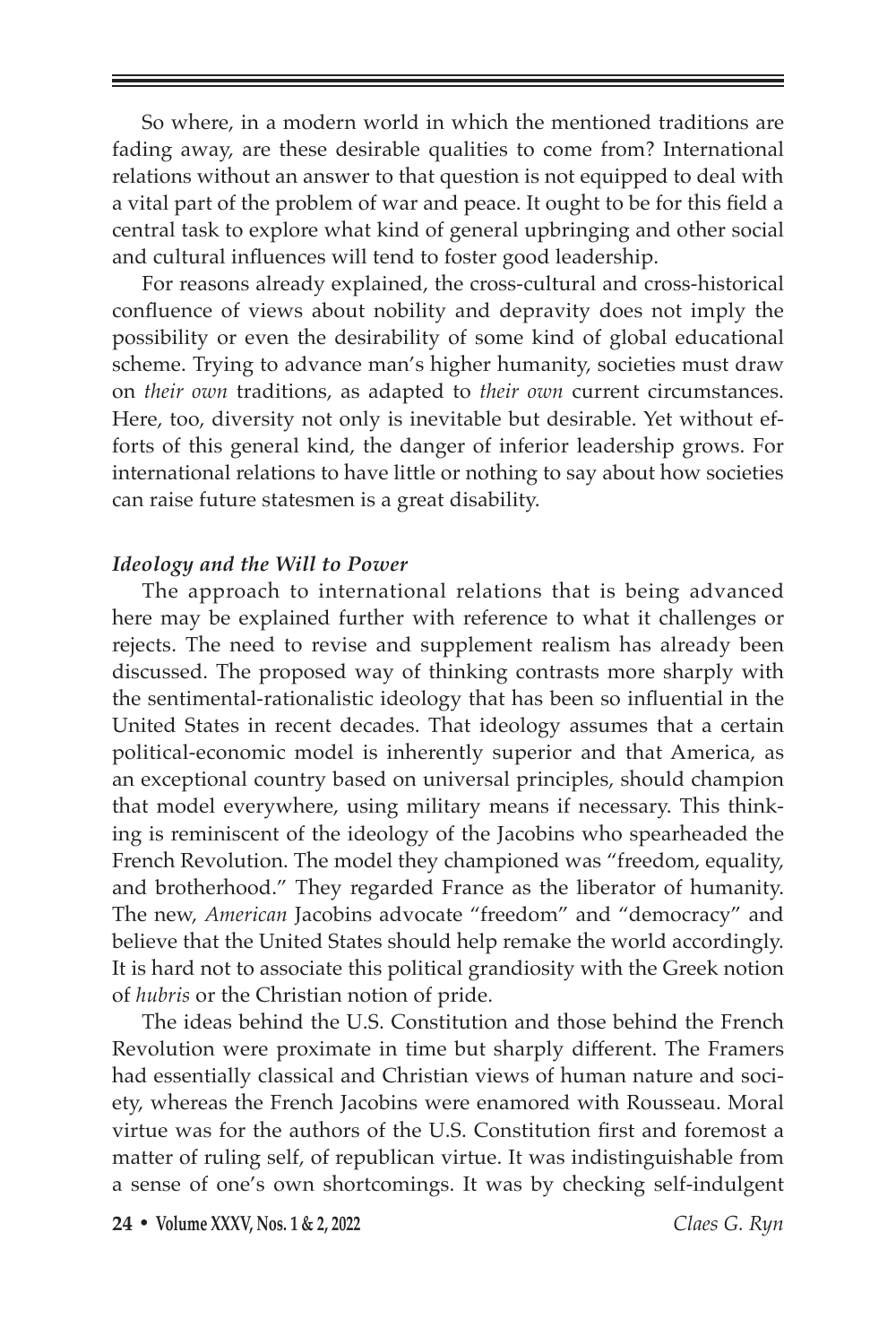passion that leaders might rise to a concern for the common good. Jacobin virtue is chiefly political and does not recognize a need for humility or restraint, for its great cause is inherently right. To be virtuous is to favor the great cause, which is by definition a state of moral superiority. Because the cause is nothing less than to improve the lot of all humanity, Jacobins feel entitled to exercise great power, sufficient to transform the world. Virtue is not to check and improve self but to control and reform others. Instead of restraining the will to power, which was a preoccupation of the U.S. Framers, the Jacobin notion of virtue fuels and strengthens this will. It even inspires belligerence.

The Framers created checks and balances even among the limited powers granted to the central government. They left most of the power in states and localities and, above all, with the people themselves. The same spirit of restraint entailed limits on power in foreign affairs. For example, the president could not take the country to war without a congressional declaration. The new Jacobins stress that America's so-called "founding principles" belong to all mankind and require American armed global hegemony, which is to say that they favor an *unleashing* of American power.

It should be clear from this example that the field of international relations simply cannot do without addressing supposedly "subtle philosophical questions" or making supposedly "fine distinctions." Neo-Jacobinism and other forms of abstract universalism that disparage or discount diversity and the special needs and opportunities of particular societies might seem to warrant a turn in the direction of the "historicism" of modern multiculturalism and postmodernism. These do in a way recognize life's inescapably historical character. But they also deny the possibility of a universal element in life. By rejecting every deeper continuity and unity they actually exclude the possibility of an enduring human consciousness and can offer no real antidote to social-cultural fragmentation and conflict. Leo Strauss and his followers have long attacked "historicism" of various kinds in the name of what they call "natural right." Note, however, that multiculturalists and postmodernists, on the one side, and Straussians, on the other, *agree* that universality and particularity are incompatible. The former group rejects universality in favor of a radical historicism, while Straussians regard historical particularity as irrelevant to universality, which they regard as wholly abstract. Neither side entertains the possibility that has been emphasized in this article, that, in creativity that enhances and enriches life, universality and particularity cease to be discordant. In the articula-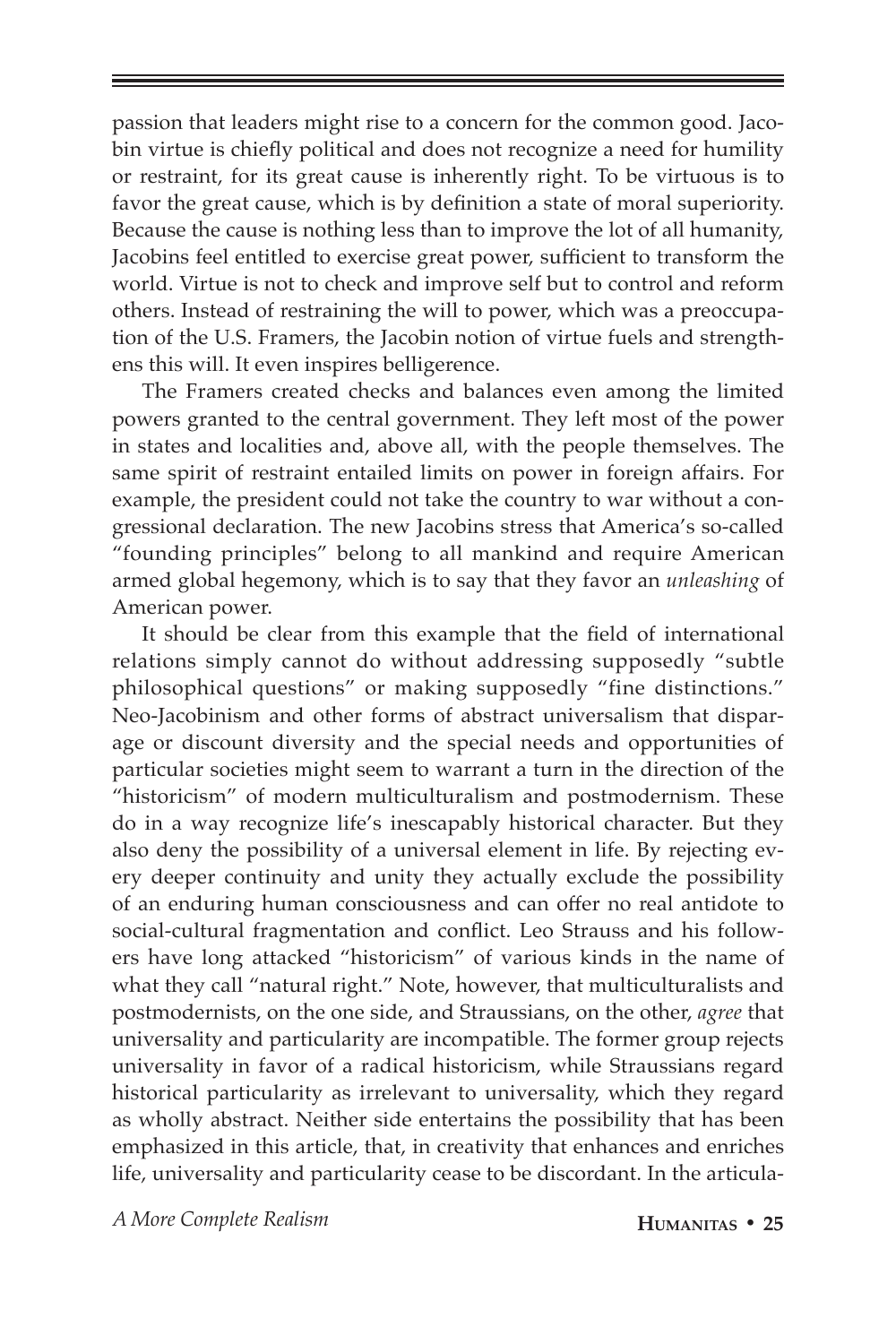tion of goodness, truth, and beauty, universality and particularity come together. Cosmopolitanism as here defined accepts the inescapably contextual, contingent, "historical" nature of human existence. Moral and cultural achievements must be rooted in a particular soil.

To reiterate a central point about multiculturalism and peace, the more than superficial and momentary unity across borders that true universality makes possible does not generate a homogeneous global culture. To the extent that peoples can be brought more closely together—so it has been argued here—it must be *through* diversity. The qualitative bond of the common human ground harmonizes the diversity. When persons, peoples, and civilizations cultivate their distinctive selfhood at the highest level, they do not undermine cordial relations but advance them. The very different idea that personal or other distinctiveness should yield to a single, ahistorical model betrays an inhumane, potentially tyrannical spirit.

# *Toward a Philosophy of International Relations*

This article has argued that the field of international relations needs to expand its intellectual range and delve deeply into the moral-spiritual and cultural preconditions of peaceful relations. One of the reasons it must, as a part of this effort, achieve something like the cosmopolitanism here suggested is the acute need in this era of globalization to address the problem of multiculturalism. It is necessary and urgent to explore sources of more than superficially respectful relations among peoples and groups. A multiculturalism of the kind here proposed approaches diversity not indiscriminately but as *potentially* expressive of the higher life of humanity. A multiculturalism that celebrates diversity but without recognizing the need for moral-cultural restraint throws gasoline on a smoldering fire.

The supposed cosmopolitanism of people who have no deep cultural roots has in many places given cosmopolitanism a bad name. These are people who are not truly at home in any particular place and have no special love for particular people and places. They are "citizens of the world," belonging nowhere and everywhere. Having only a historically and philosophically shallow familiarity with their own society, they lack the moral and cultural sensibility to appreciate similar achievements in other societies. They are not able to intuit the presence of any deeper common ground and recognize no particular moral-spiritual and cultural preconditions for respectful relations. Peace or other beneficial conditions seem to them a merely external state of affairs, the result of

**26 • Volume XXXV, Nos. 1 & 2, 2022** *Claes G. Ryn*